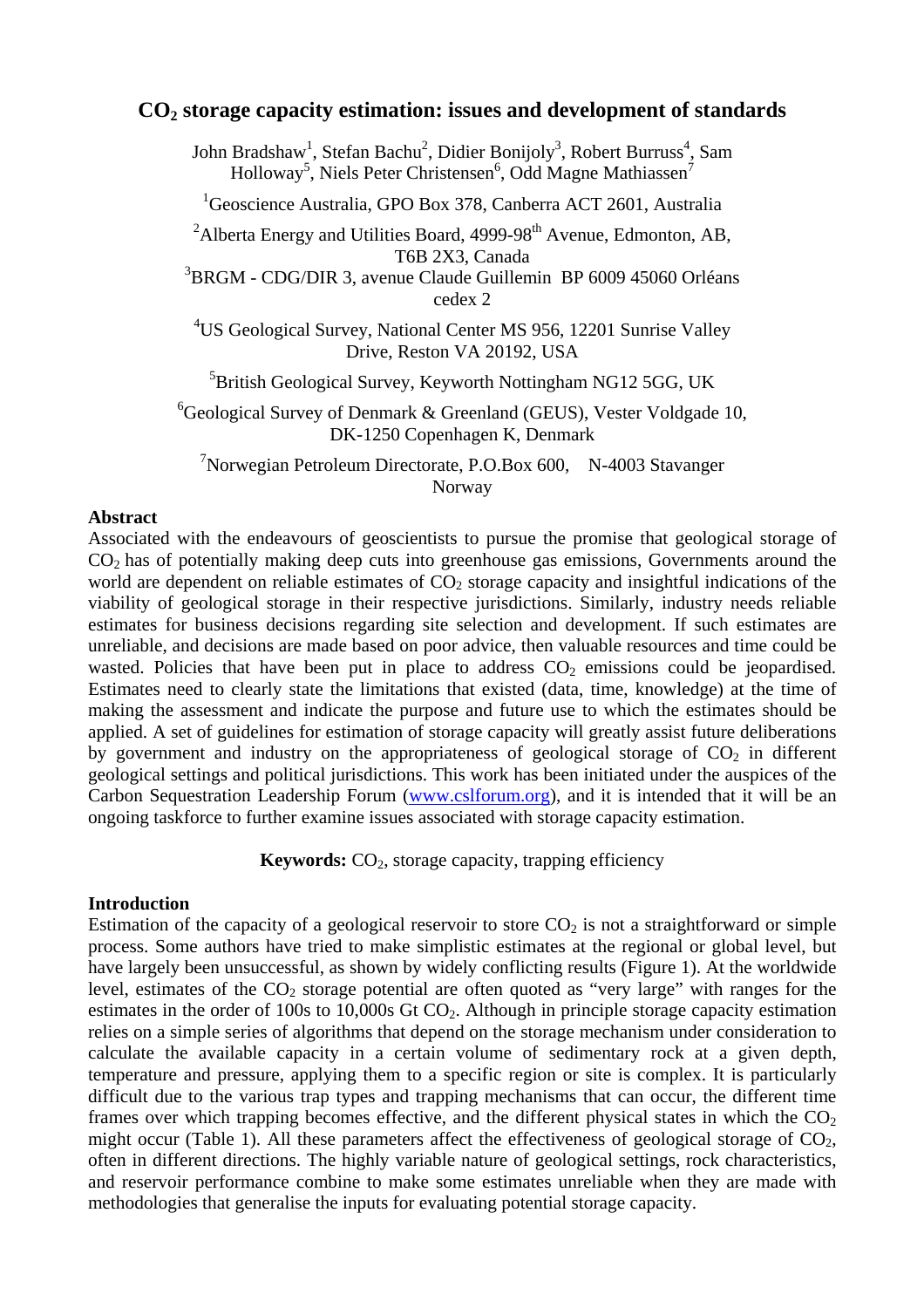

Figure 1 A listing of various estimates for  $CO<sub>2</sub>$  storage capacity for the world and regions of the world. Estimates are listed by region, and ordered internally by date of completion of the estimates. Note there are world estimates (a) that are smaller than some more "robust" regional estimates (b).

There are many levels of uncertainty within assessments of storage capacity. The different levels of assessment require extensive datasets from multiple disciplines that must be integrated to develop meaningful assessments. The most accurate way to estimate storage capacity at the local scale is through construction of a geological model and use of that information in reservoir simulations. Such analyses are resource, time and data intensive. Given the significant variability that exists in many estimates and in their underlying criteria, it is necessary to document the limitations of many of the assumptions used, and to make suggestions and give examples of how better and more reliable estimates can be determined. At the same time, a series of definitions needs to be established to provide consistency between capacity estimates and in understanding and comparing various capacity figures. This paper provides preliminary guidance on a number of issues associated with storage capacity estimation, and will be followed by further more detailed work.

## **Existing Capacity Estimates**

A large proportion of existing capacity estimates are highly variable and in many instances are contradictory. Although geoscience professionals are able to examine the details and underlying assumptions of each report (if documented) to see if they have used appropriate and consistent methodologies, non-geoscientists will often only look at the final "bottom line" number and can be misled or subsequently mislead others if they use the values in a way for which they were never intended. This phenomenon is not uncommon in resource assessments of mineral and fossil fuel resources. Additional problems with the estimates of storage capacity relate to whether the assessments were conducted at the reserve or resource level, and the assumptions that were made to discriminate between these two tiers of assessment. Some of the contradictory estimates which are evident in Figure 1 are the result of using inappropriate methodology to derive rough estimates.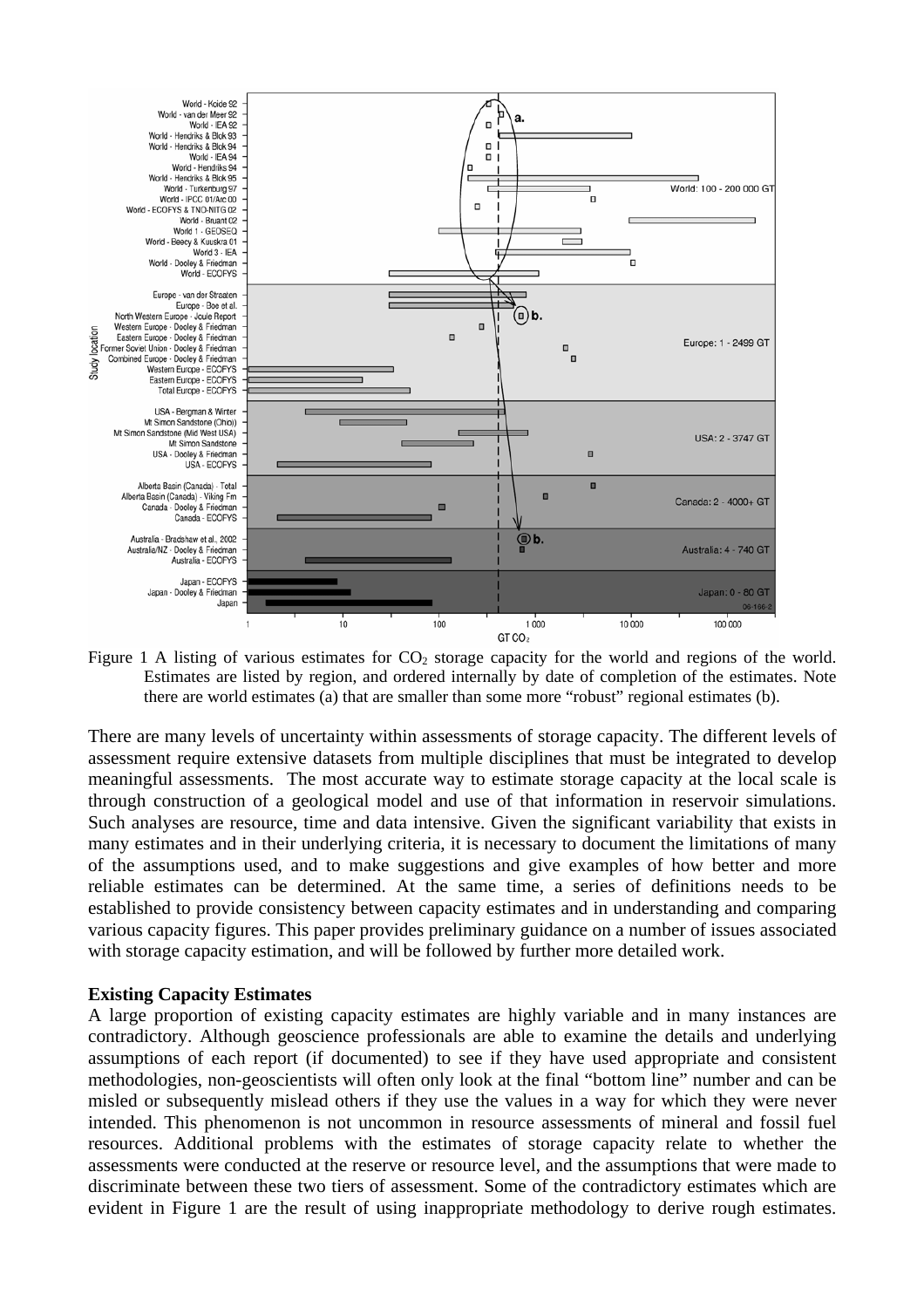Many estimates use the surface area of a sedimentary basin to serve as a guide as to the storage potential of the basin. There is no reliable way to estimate or provide a guide as to the resources contained within a basin (including  $CO<sub>2</sub>$  storage capacity) by using surface area, as is documented for estimation of hydrocarbon resources around the world [1].

Table 1 Characteristics of physical and chemical trapping mechanisms. Note the different time frames & range of issues. Most mechanisms will operate alongside each other in each trap type. Oil and gas fields predominantly occur in structural and stratigraphic trapping mechanisms.

| Characteristics<br>Trapping<br>mechanism | Nature of<br>trapping                                                                                                                                                                                                          | Effective<br>time frame                                                                                                                                            | Areal<br>size                      | Occurrence<br>in basin                                                                                                                               | <b>Issues</b>                                                                                                                                                                                                                                          | Capacity limitation/<br>benefits                                                                                                                                                                                                                                   | Potential<br>size | Capacity<br>estimation method/<br>requirements                                                                                                                                        |
|------------------------------------------|--------------------------------------------------------------------------------------------------------------------------------------------------------------------------------------------------------------------------------|--------------------------------------------------------------------------------------------------------------------------------------------------------------------|------------------------------------|------------------------------------------------------------------------------------------------------------------------------------------------------|--------------------------------------------------------------------------------------------------------------------------------------------------------------------------------------------------------------------------------------------------------|--------------------------------------------------------------------------------------------------------------------------------------------------------------------------------------------------------------------------------------------------------------------|-------------------|---------------------------------------------------------------------------------------------------------------------------------------------------------------------------------------|
| Structural &<br>stratigraphic            | Bouyancy trapping within<br>anticline, fold, fault<br>block, pinch-out.<br>CO <sub>2</sub> remains as a<br>fluid below physical<br>trap (seal)                                                                                 | Immediate                                                                                                                                                          | 10s km<br>to<br>100s km            | Dependent on<br>basins tectonic<br>evolution. 100s of<br>small traps to<br>single large traps<br>per basin.                                          | Faults may be sealed or open,<br>dependent on stress regime,<br>fault orientation & faults could<br>be leak/spill points or<br>compartmentalise trap.                                                                                                  | If closed hydraulic system then<br>limited by compression of fluid (few %)<br>in reservoir. If open hydraulic system<br>will displace formation fluid.                                                                                                             | Significant       | Simple volume calculation of<br>available pore space in trap.<br>allowing for factors that inhibit<br>access to all the trap - eg.<br>sweep efficiency, residual water<br>saturation. |
| Residual gas                             | CO <sub>2</sub> fills interestices<br>between pores of<br>the grains of the rocks.                                                                                                                                             | Immediate to<br>thousands of years                                                                                                                                 | Basin scale<br>eg.<br>1000s km     | Along migration<br>pathway of CO <sub>2</sub>                                                                                                        | Will have to displace water in pores<br>Dependent on CO <sub>2</sub> sweeping<br>through reservoir to trap large<br>volumes.                                                                                                                           | Can equal 15-20% of reservoir<br>volume. Eventually dissolves<br>into formation water.                                                                                                                                                                             | Very large        | Requires rock property<br>data & reservoir<br>simulation.                                                                                                                             |
| <b>Dissolution</b>                       | $CO2$ migrates<br>through reservoir<br>beneath seal &<br>eventually dissolves<br>into formation fluid.                                                                                                                         | 100s to 1000s of<br>years if migrating more<br>than 1000s of years if<br>gas cap in structural<br>trap & longer if reservoir<br>is thin & has low<br>permeability. | Basin<br>scale<br>ea.<br>10000s km | Along migration<br>pathway of CO <sub>2</sub><br>both up dip &<br>down dip.                                                                          | Dependent on rate of migration<br>(faster better) & contact with<br>unsaturated water & pre-existing<br>water chemistry (less saline water<br>better) Rate of migrations depends<br>on dip, pressure, injection rate,<br>permeability, fractures, etc. | Once dissolved, CO <sub>2</sub> saturated<br>water may migrate towards the<br>basin centre thus giving the very<br>large capacity. The limitation is<br>contact between CO <sub>2</sub> & water<br>& having highly permeable<br>(vertical) & thick reservoirs.     | Very large        | Requires reservoir simulation<br>& need to know CO <sub>2</sub> supply<br>ratio & injection rate.                                                                                     |
| Mineral<br>precipitation                 | CO <sub>2</sub> reacts with<br>existing rock to<br>form new stable<br>minerals.                                                                                                                                                | 10s to 1000s<br>of years.                                                                                                                                          | Basin<br>scale<br>eg.<br>10000s km | Along migration<br>pathway of CO <sub>2</sub>                                                                                                        | Dependent on presence of<br>reactive minerals & formation<br>water chemistry. Could<br>precipitate or dissolve.                                                                                                                                        | Rate of reaction slow.<br>Precipitation could 'clog' up pore<br>throats reducing injectivity.<br>Approaches 'permanent' trapping.                                                                                                                                  | Significant       | Requires rock mineralogy                                                                                                                                                              |
| Hydrodynamic                             | CO <sub>2</sub> migrates through<br>reservoir beneath seal,<br>moving with or against<br>the regional ground water<br>flow system whilst other<br>physical & chemical<br>trapping mechanisms<br>operate on the CO <sub>2</sub> | Immediate                                                                                                                                                          | Basin<br>scale<br>eg.<br>10000s km | Along migration<br>pathway of CO <sub>2</sub><br>with or against the<br>direction of the<br>flow system that<br>may move at rates<br>of cm per year. | Dependent on CO <sub>2</sub><br>migration after the injection<br>period, being so slow that<br>it will not reach the edges<br>of the sedimentary basin<br>where leakage could occur.                                                                   | No physical trap may exist & thus<br>totally reliant on slow transport<br>mechanism & chemical processes.<br>Can include all other trapping<br>mechanisms along the migration<br>pathway.                                                                          | Very large        | Requires reservoir<br>simulation & regional<br>reservoir flow model.                                                                                                                  |
| Coal adsorption                          | CO <sub>2</sub> preferentially<br>adsorbs onto<br>coal surface.                                                                                                                                                                | Immediate                                                                                                                                                          | 10s km<br>to<br>100s km            | Limited to extent<br>of thick coal<br>seams in basins<br>that are relatively<br>shallow.                                                             | Coals can swell reducing<br>injectivity. Difficult to predict<br>permeability trends. CO <sub>2</sub><br>adsorption not 100%<br>effective which raises<br>issue of leakage if no<br>physical seal is present.                                          | Injectivity poor due to low permeability.<br>Effective at shallower depths than<br>porous sedimentary rocks, but not<br>at deeper depths due to permeability<br>issues. Many injection wells required.<br>If methane liberated might not be net<br>GHG mitigation. | Low               | Requires gas sorption<br>data & knowledge of<br>permeability trends & coal<br>'reactivity' to CO <sub>2</sub><br>06-166-6                                                             |

## **Trapping Efficiency and Timing**

The efficiency of trapping for many of the mechanisms described in Table 1 depends upon the migration rate of the  $CO<sub>2</sub>$ , which itself is highly dependent on the rock and fluid properties and geological characteristics of each site. The conceptual geological settings that constitute the largest potential storage volumes are (in decreasing potential capacity) deep saline reservoirs, depleted gas reservoirs, oil reservoirs (with and without enhanced oil recovery), and coal beds. Trapping of  $CO<sub>2</sub>$ in geological formations in the subsurface can occur through various mechanisms. Estimates of storage capacity must take into account the range of trapping mechanisms that are possible at each site, the different geological constraints on each mechanism, and the fact that different trapping mechanisms operate on different time scales that range from instantaneous to tens of thousands of years. The complexity of these trapping mechanisms and the variations that occur within them individually and collectively demonstrate why simple capacity estimation methods will always have a range of uncertainties. Furthermore, estimates of storage capacity at specific sites may be highly sensitive to geological parameters that are poorly known or even unknown (such as relative permeability), requiring clear descriptions of surrogate values used in calculations.

## **Resource Pyramids**

The concept of resource pyramids was advanced by McCabe [2] as a method to describe the accumulation around the world of hydrocarbons in different categories. This concept is proposed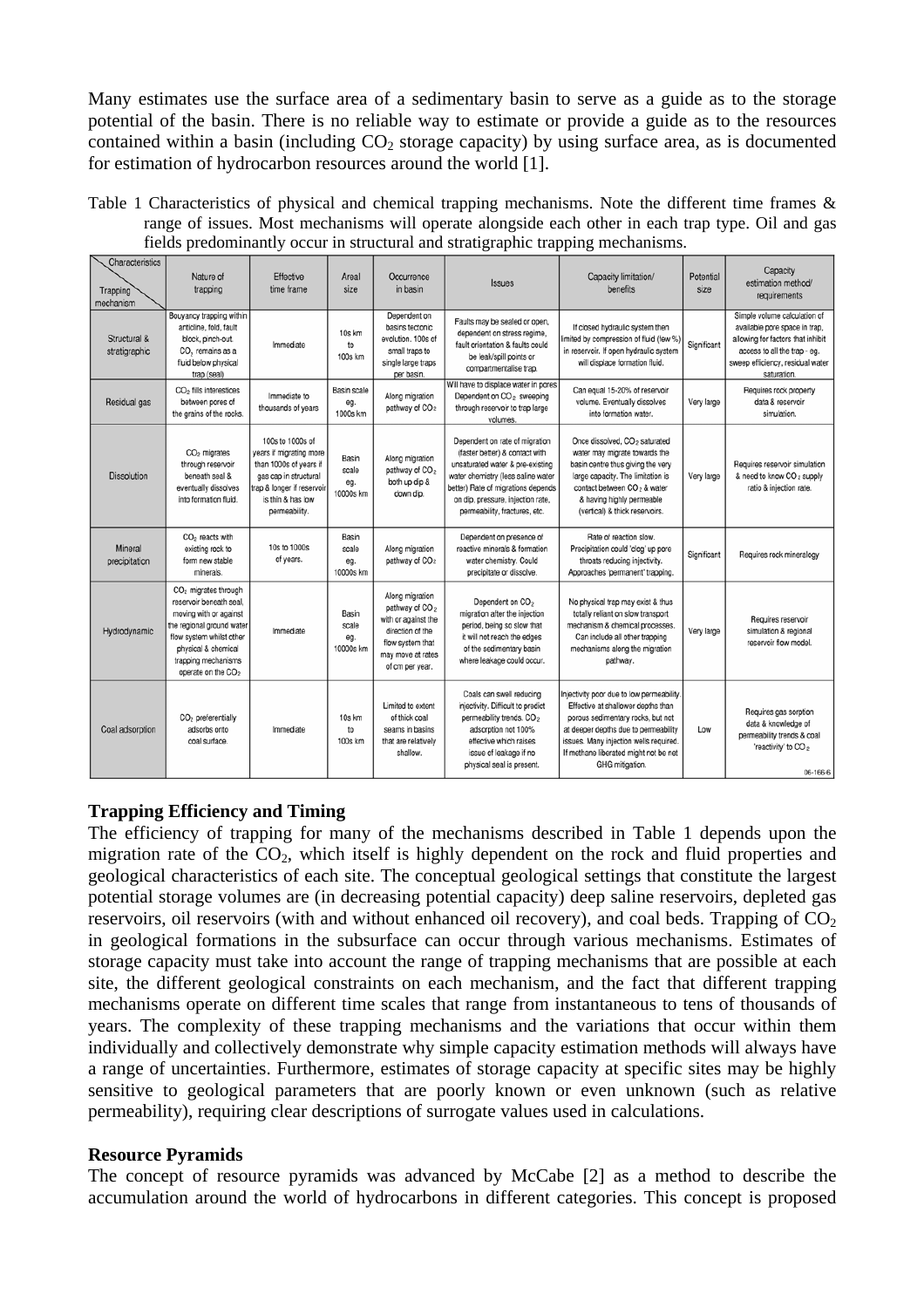here to represent the similar issue of capacity for  $CO<sub>2</sub>$  storage in geological media. Because of the multi-faceted aspects of this issue, three resource pyramids have been proposed, representing a) High Level, b) Techno-Economic and c) Trap Type and Effectiveness aspects [1].

## High Level Resource Pyramid

At the top of the High Level resource pyramid [1] are all the storage sites with good geological characteristics and that individually have large storage capacities, which are located close by to emission sites with low costs of capture. At the base of the pyramid are the extremely difficult sites, with problematic geological conditions, small storage capacity and that are located a great distance from sources with large capture costs. However, the total potential storage capacity of the sites at the base of the pyramid is very much greater than those at the top. Contradictory capacity estimate results have occurred when assessments do not adequately define the boundary conditions and assumptions that have been used, and so fail to describe their position on the resource pyramid.

# Techno-Economic Resource Pyramid

Figure 2 shows an example of a techno-economic resource pyramid. When calculating capacity, several types of estimates can and often are made, depending on the nature and purpose of the assessment, and they all lie across different regions of the resource pyramid. The following nomenclature and definitions are a preliminary guide that should form the basis of further work. This pyramid considers 3 technical and economic categories, being Theoretical, Realistic and Viable Capacity;



Figure 2 Techno-Economic Resource Pyramid for capacity for  $CO<sub>2</sub>$  geological storage, showing the three levels of Theoretical, Realistic and Viable estimates. Theoretical includes the entire pyramid, Realistic the top two portions and Viable only the top portion.

*Theoretical capacity* – assumes that the whole of a reservoir formation is accessible to store freephase  $CO<sub>2</sub>$  in its pore volume, or the whole of the formation water in a reservoir formation is available to have  $CO<sub>2</sub>$  dissolved into it at maximum saturation, or the whole mass of coal is available to adsorb and store  $CO<sub>2</sub>$  at maximum adsorption capacity. This provides a maximum upper limit to a capacity estimate, however it is an unrealistic number as in practice there always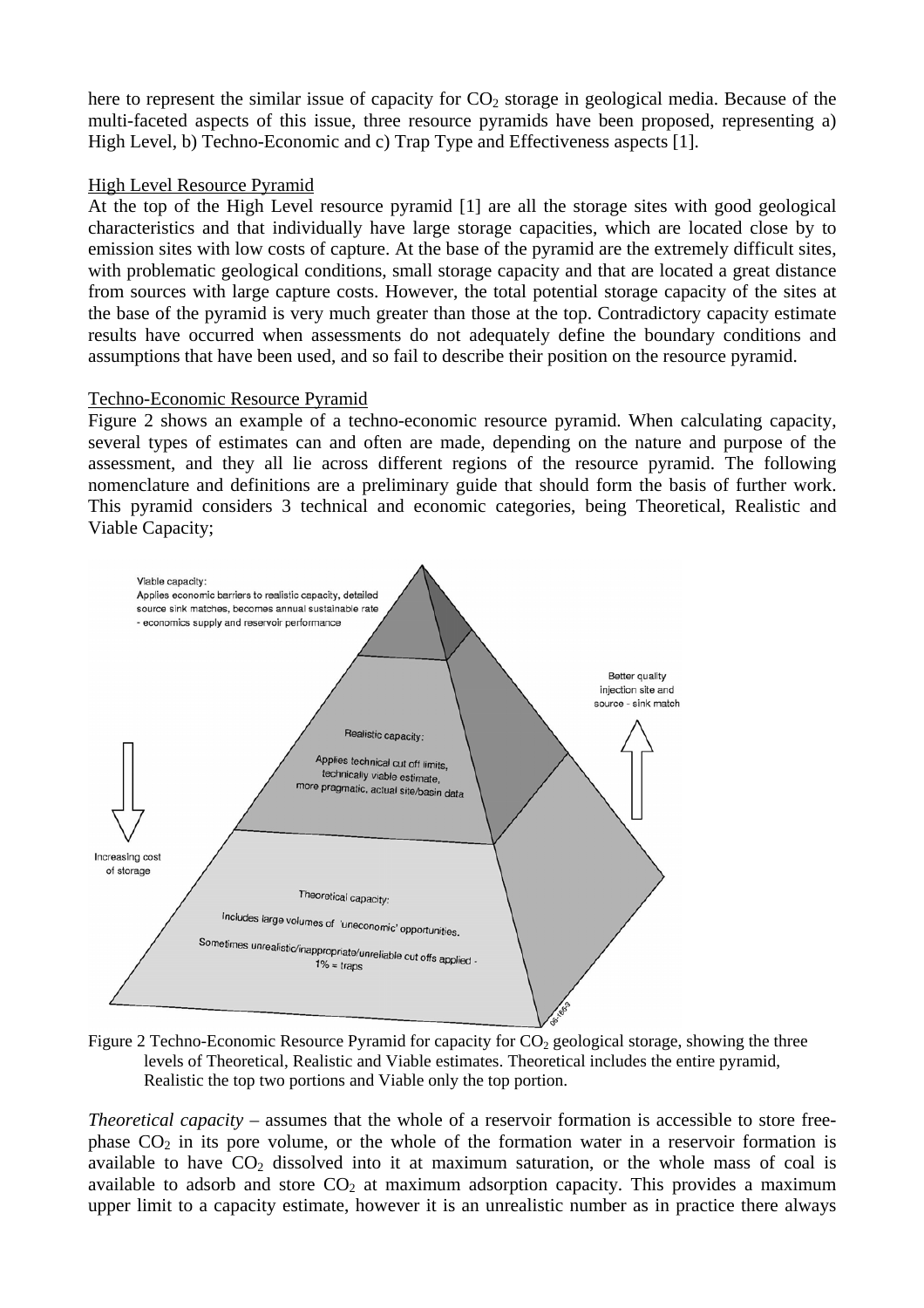will be technical and economic limitations across a region that prevent parts of the reservoir formation from being accessed and/or fully utilized. This represents the theoretical limit of the whole geological system. It occupies the whole of the resource pyramid.

*Realistic capacity* – applies a range of technical (geological and engineering) cut-off limits to elements of an assessment such as quality of the reservoir (e.g. permeability and porosity) and seal, depth of burial, pressure and stress regimes, size of the pore volume of the reservoir and trap, and whether there may be other competing interests that could be compromised by injection of  $CO<sub>2</sub>$ (e.g., existing resources such as oil, gas, coal, water, geothermal energy, minerals, national parks). This is a much more pragmatic estimate that can be done with some degree of precision, and gives important indications of technical viability of  $CO<sub>2</sub>$  storage. These estimates are within the main body of the resource pyramid, but exclude the basal parts of the resource pyramid.

*Viable capacity* –is the capacity arrived at by also considering economic, legal and regulatory barriers to  $CO<sub>2</sub>$  geological storage, and thus builds upon the realistic capacity assessment. Detailed source/sink matching is performed at this stage to match the best and nearest storage sites to large emission sources. The source-sink matching should extend beyond just geoscience and engineering aspects, and include social and environmental aspects of locating storage sites. Cost curves may also be derived and Monte Carlo simulations performed to help estimate the level of uncertainty and upper and lower ranges in the known and derived data versus the actual data that become available once a project is implemented. Once this level of assessment has been reached, it may be possible at a regional level to express the capacity as an annual sustainable rate of injection, not just as a total volume [3]. These capacity estimates are at the top of the resource pyramid.

# Trap Type and Effectiveness Resource Pyramid

This version of the resource pyramid (Figure 3) attempts to represent the relationships between the reservoir quality and trap types (left vertical axis), trapping mechanisms (bottom axis) and the time that it takes until the trapping mechanism is effective (right horizontal axis). The characteristics of the trapping mechanisms are described in detail in Table 1. At least 3 qualifiers need to be documented in this resource pyramid to explain which storage capacity estimate method has been used. At any time at a particular storage site, some of these trapping mechanisms might be mutually exclusive (e.g. dissolution into the fluids and displacement of fluids), whilst others may partially act simultaneously (e.g. residual gas saturation and compression of fluids and the rock matrix with increasing pressure), and others will compete against each other (e.g. simple compression of fluids such as occurs in a closed system versus displacement of pore fluids in an open system). Over the long term "geological" life of a storage site, many of the trapping mechanisms may actually participate in the eventual trapping process.

## **Effect of Supply Volume and Injectivity on Storage Capacity**

As described for the Techno-Economic Resource Pyramid, there is a need to clearly document whether storage capacity estimates are based upon source to sink matching (viable capacity), or whether injection sites are being considered in isolation from economics and in isolation from the likely supply volume (theoretical and realistic capacity). If the storage site is not a clearly defined structural trap that is immediately effective, and relies upon dissolution and residual trapping, then the Trap Type and Effectiveness Resource Pyramid needs to be considered to conceptualise what capacity estimate method is being described If a site is of poor quality in terms of permeability (and thus can only accept small rates of injection), but has a lot of pore space and potential storage volume, then there will be a limit to the rate at which the  $CO<sub>2</sub>$  can be injected for each well. This may limit its utility as a storage site because it will require large capital costs for many wells and compressors, and, hence, quoting such a site as having large storage capacity may be extremely misleading. As such, describing this capacity by expressing it in terms similar to the documentation of unconventional resources could help indicate that it might not be an economically or technically